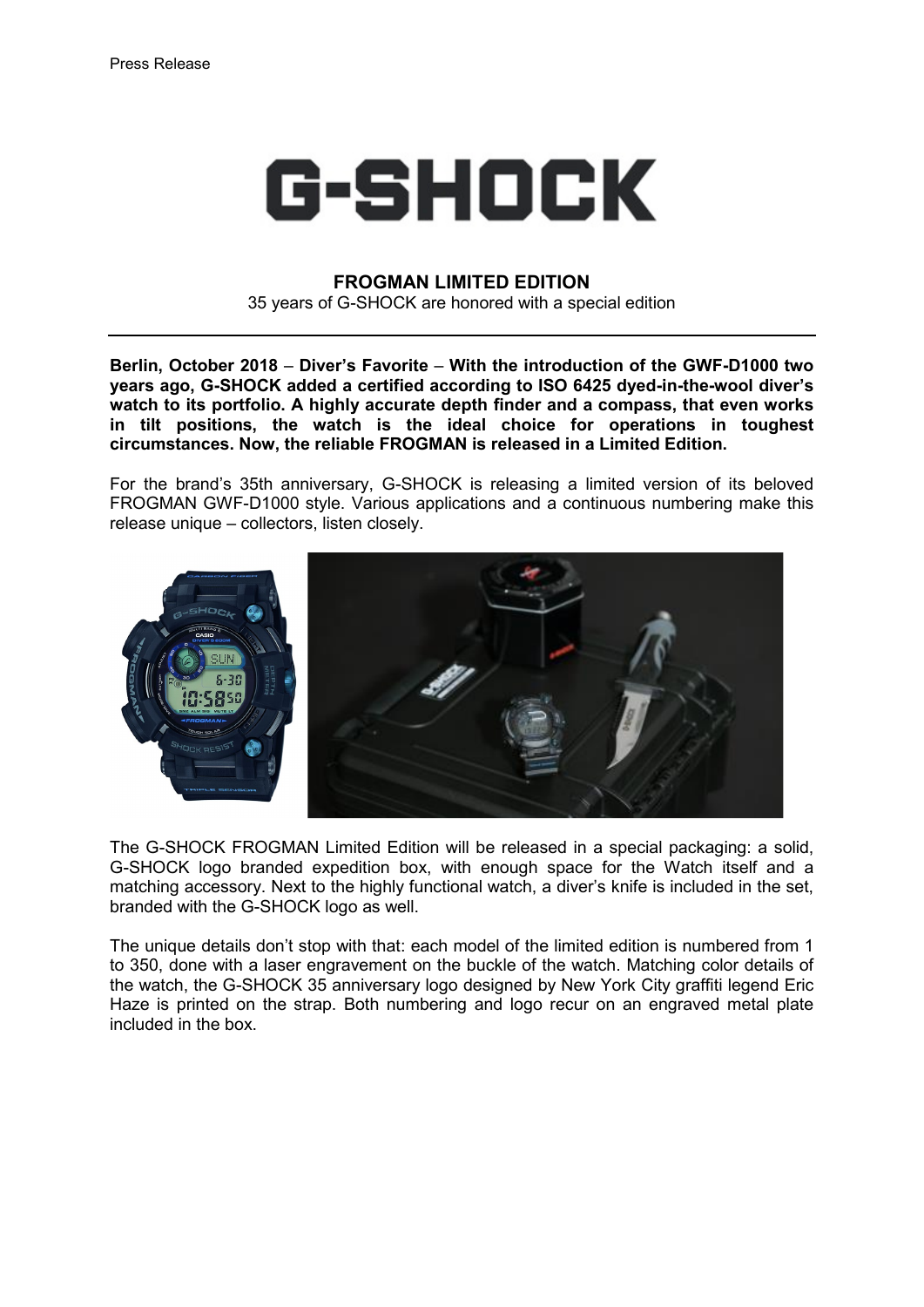

 The Limited-Edition FROGMAN **GWF-D1000B-1LTD** is available from October 25th for 699.- Euro at selected retailers.

Further information can be found here:<https://www.g-shock.eu/>

## **ABOUT G-SHOCK FROGMAN**

The FROGMAN GWF-D1000 represents another major step forward in the evolution of FROGMAN watches, with three precision sensors for measuring water depth, temperature, and compass bearing, and it is designed for use in the toughest environments including marine rescue.

The GWF-D1000 also marks a first for the FROGMAN Series, with a water depth function that measures the depth down to 80 meters in 10-centimeter increments. The temperature function measures water temperature in 0.1-degree Celsius increments, and the compass bearing function, which features auto horizontal compensation, measures bearing in one degree increments even when tilted. These sensors provide real-time measurement data to support underwater search and rescue activities.

The watch comes with an array of pro-grade features including a tide graph that displays high and low tides and a log memory function to track diving activities (dive time, maximum water depth, and lowest water temperature), supplemented by an excessive ascent rate alarm.

The GWF-D1000 also takes a leap forward on the outside with features that enhance durability. While retaining the asymmetric shape of past FROGMAN watches, the GWF-D1000 boasts a crystal made of scratch-resistant sapphire and a wristband reinforced with a carbon fiber insert. The watch features large buttons that are easy to operate even with gloves on.

The back case features a diamond-like carbon (DLC) coating and is engraved with a FROGMAN icon featuring a stylized rescue frog bravely diving into the dark seas with light in hand.